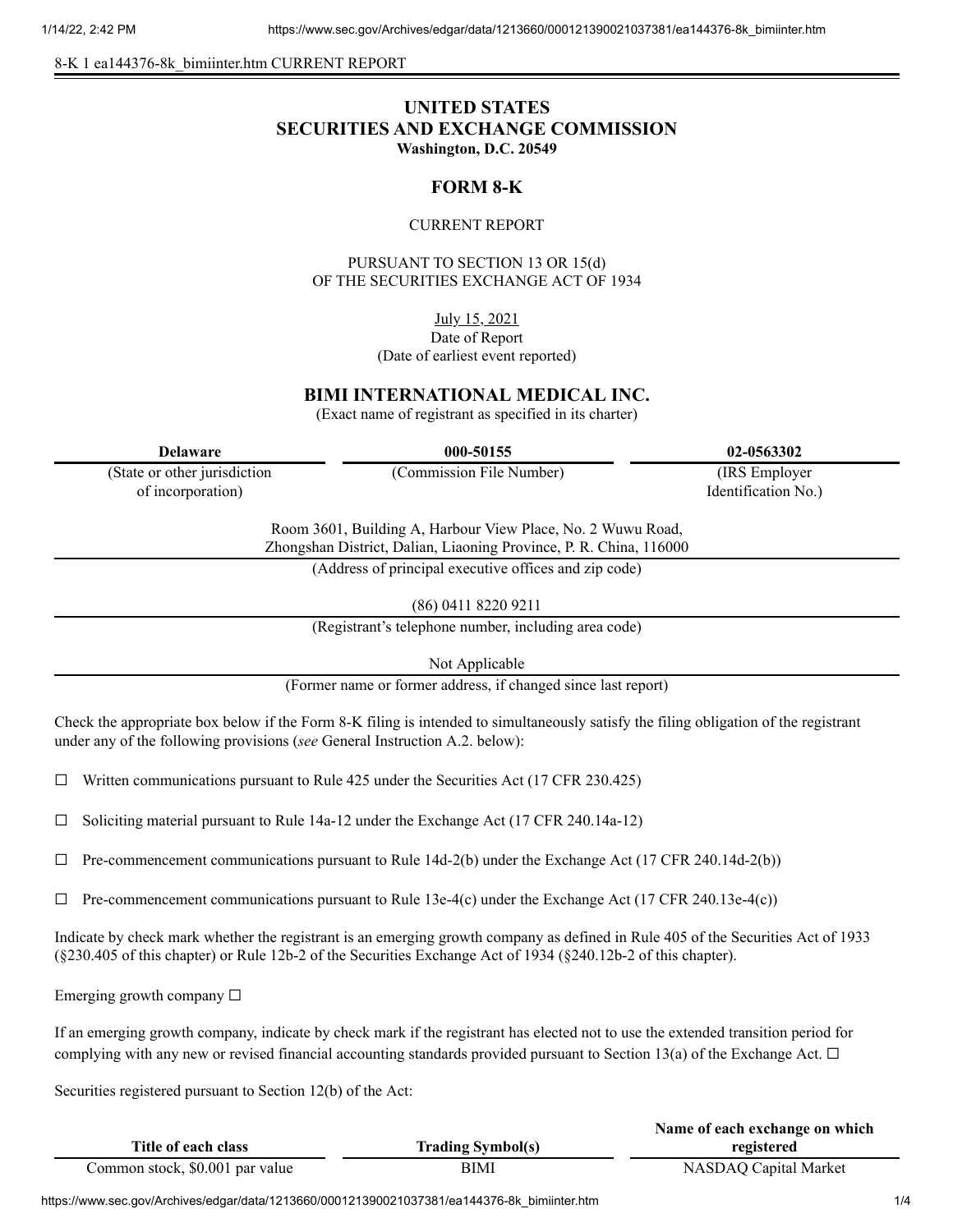This Current Report on [Form](http://www.sec.gov/Archives/edgar/data/1213660/000121390021034463/ea139864-s1_boqiinter.htm) 8-K is incorporated by reference into the registrant's Registration Statement on Form S-1 File No. 333-257479.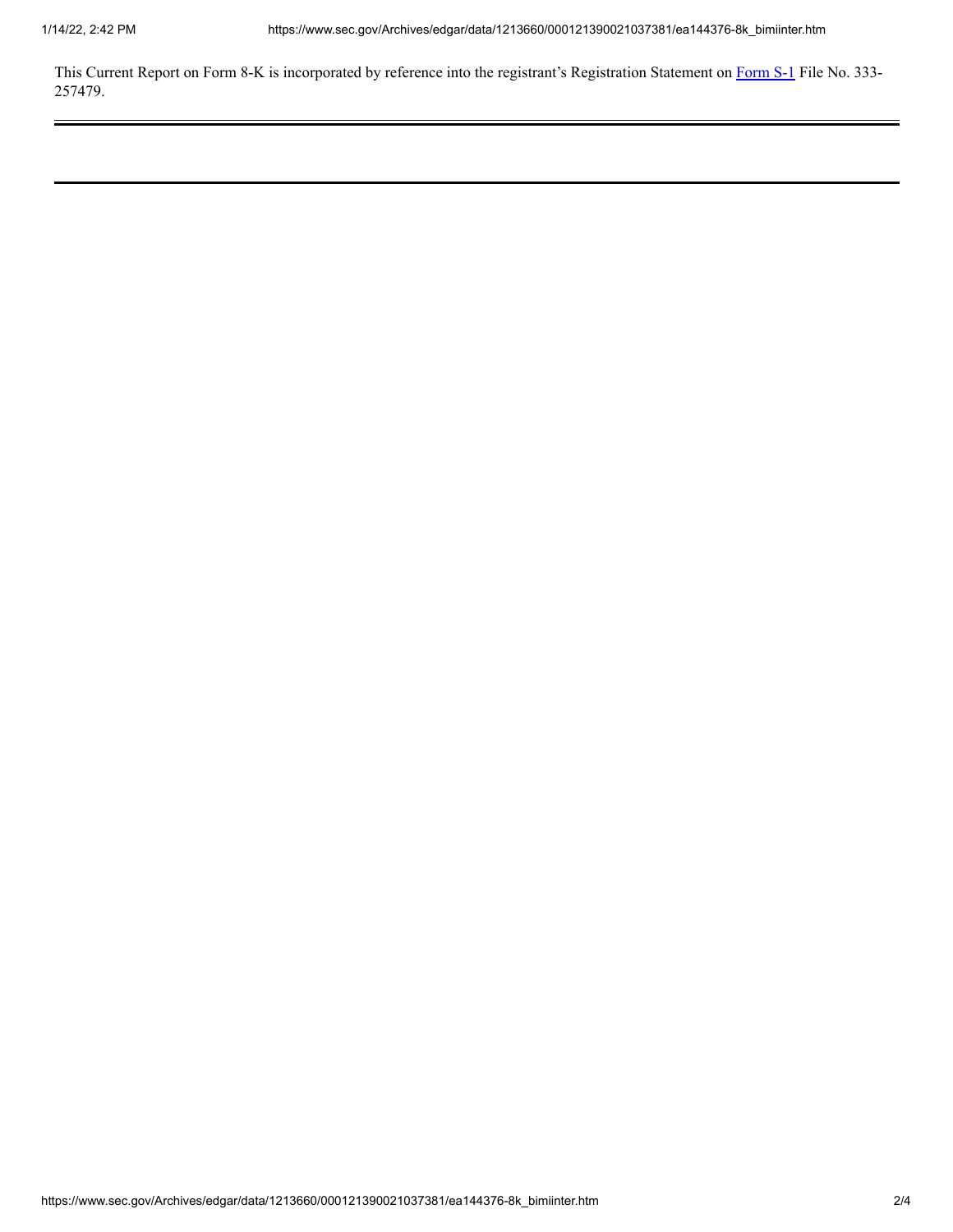### Item 5.02 Departure of Directors or Certain Officers; Election of Directors; Appointment of Certain Officers; Compensatory **Arrangements of Certain Officers.**

The board of directors of BIMI International Medical Inc**.** (the "Company") appointed Ms. Yanhong (Amy) Xue to be the Company's Chief Financial Officer, effective July 15, 2021. The Company entered into an employment agreement (the "Employment Agreement") specifying the terms of Mr. Xue's employment with the Company. Ms. Xue's compensation shall consist of an annual base salary of \$300,000. She may also be entitled to termination payments and benefits as described under the Employment Agreement, which is filed herewith as Exhibit 10.1.

Ms. Xue is a CPA and ACCA certified accountant with close to 15 years of accounting and finance experience in the U.S. Prior to her appointment as the Company's CFO, she was the CFO of iFresh, Inc. (NASDAQ: IFMK) between March 2020 and June 2021. She has also served as the CFO of Goldenbridge Acquisition Ltd. (Nasdaq:GBRG) since March 2020. From July 2018 to March 2020, she was the CFO of XT Energy Group, Inc. (OTCQB: XTEG). Ms. Xue has been the Audit Committee Chairwoman of MingZhu Logistics Holdings Limited (Nasdaq:YGMZ) since September 2020. She has been a partner of Capital Market Accounting Services at Wall Street CPA Services, LLC since November 2010, providing accounting consulting services to public companies listed in US. From September 2007 to October 2010, she worked as a Senior Manager at Acquavella, Chiarelli, Shuster, Berkower & Co., LLP, focusing on SEC audit, SOX 404 Audit and financial statements reporting.

On July 19, 2021, the Company issued a press release announcing its appointment of Ms. Xue as the new CFO. A copy of the press release is attached as Exhibit 99.1 to this current report on Form 8-K and is incorporated by reference herein.

### **Item 9.01 Financial Statements and Exhibits.**

(d) Exhibits.

|      | Exhibit No Description                    |
|------|-------------------------------------------|
| 10.1 | <b>Employment Agreement dated July 15</b> |
| 99.1 | Press Release dated July 19, 2021         |
|      |                                           |

1